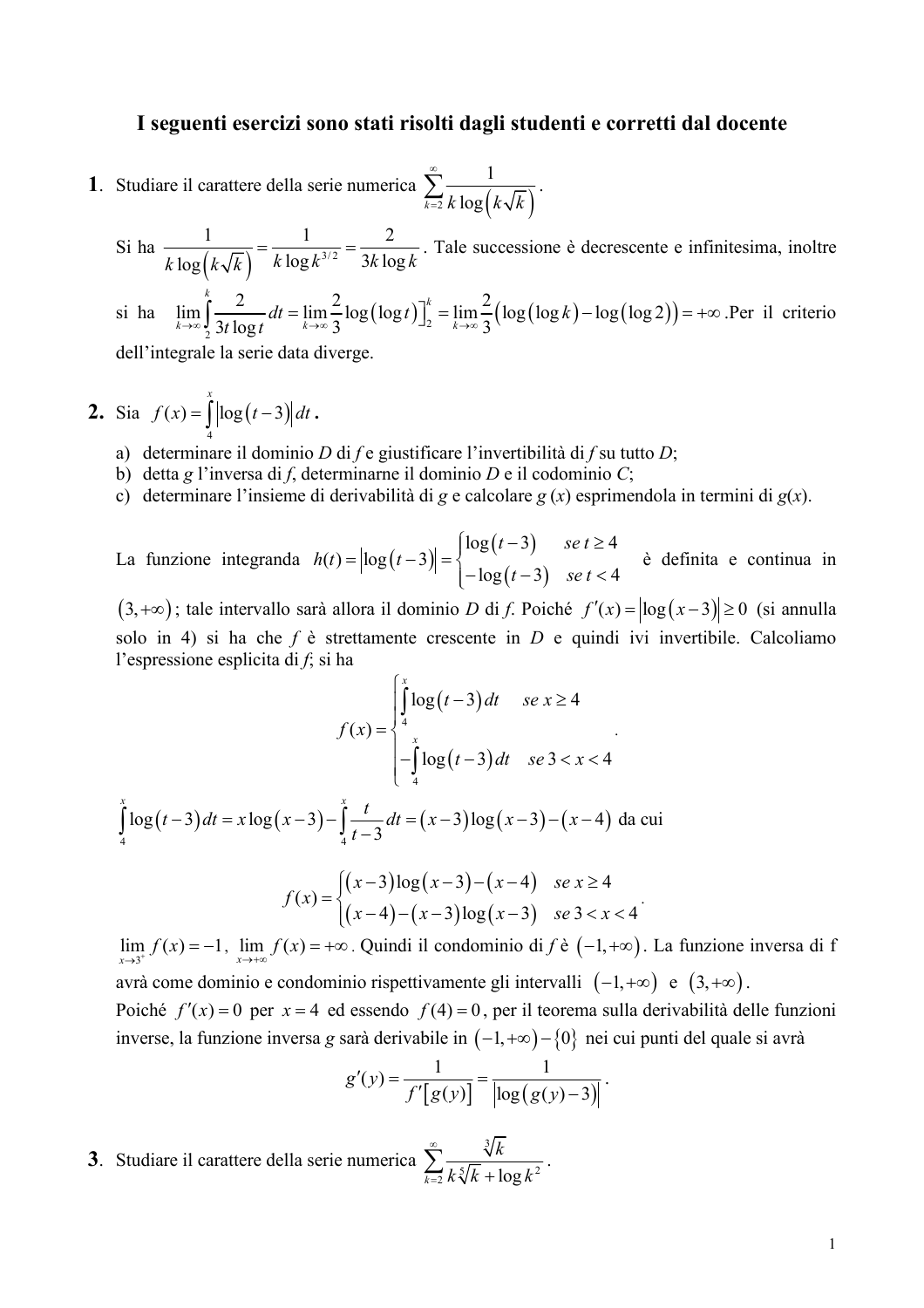Si ha  $\lim_{k \to \infty} \frac{k^{\alpha} \sqrt[3]{k}}{k \sqrt[5]{k} + \log k^2} = \lim_{k \to \infty} \frac{k^{\alpha + \frac{1}{3}}}{k^{\frac{6}{5}} + \log k^2} = \frac{\infty}{\infty}$ . Passando alle funzioni associate e applicando la

regola di De l'Hospital si ottiene che per  $\alpha = \frac{13}{15}$  il suddetto limite è 1. Per il criterio del confronto asintotico la serie data diverge.

4. Studiare il carattere della serie numerica  $\sum_{n=1}^{\infty} \sin \frac{1}{\sqrt[n]{k}}$ .

Ponendo  $h = \frac{1}{k}$ , si ha  $\lim_{k \to \infty} \frac{\sin \frac{1}{\sqrt[3]{k}}}{\frac{1}{k}} = \lim_{h \to 0} \frac{\sin h^{1/3}}{h^{\alpha}} = 1$  per  $\alpha = \frac{1}{3}$ . Per il criterio del confronto

asintotico la serie data diverge.

5. Studiare il caratter della serie numerica 
$$
\sum_{k=1}^{\infty} \frac{\sqrt{k+4} - \sqrt{k+2}}{\sqrt{k^2 + k + 1}}.
$$
  

$$
\lim_{k \to +\infty} = \frac{k^{\alpha}(\sqrt{k+4} - \sqrt{k+2})}{\sqrt{k^2 + k + 1}} = \lim_{k \to +\infty} = \frac{2k^{\alpha}}{\sqrt{k^2 + k + 1}(\sqrt{k+4} + \sqrt{k+2})} =
$$

$$
= \lim_{k \to +\infty} \frac{2}{\sqrt{\frac{k^3 + 5k^2 + 5k + 4}{k^2 + 1}} + \sqrt{\frac{k^3 + 3k^2 + 3k + 2}{k^2}}} = 1 \text{ per } \alpha = \frac{3}{2}.
$$

Per il criterio del confronto asintotico la serie data converge.

**6.** Sia  $\{s_k\} = \{\sqrt[k]{a_k} + 1\}$  una successione numerica tale che  $1 < \sup s_k < 2$  e  $a_k > 0$ . Dimostrare che la serie  $\sum_{k=1}^{\infty} a_k$  converge. Denotiamo  $\Lambda = \sup s_k$ ; per ipotesi si ha  $1 < \Lambda < 2$ . Essendo  $\Lambda$  un maggiorante della

successione  $\{s_k\} = \left\{\sqrt[k]{a_k} + 1\right\}$  si ha

$$
\sqrt[k]{a_k} + 1 < \Lambda \Rightarrow a_k < \left(\Lambda - 1\right)^k.
$$

Quindi la serie  $\sum_{k=1}^{\infty} a_k$  è dominata dalla serie geometrica  $\sum_{k=1}^{\infty} (\Lambda - 1)^k$ . Poiché  $0 < \Lambda - 1 < 1$ , dal criterio del confronto segue che la serie  $\sum_{k=1}^{\infty} a_k$  converge.

7. Determinare il dominio e il condominio della funzione  $f(x) = \int_{0}^{\infty} \frac{|t-1|}{t^2 - t - 2} dt$ .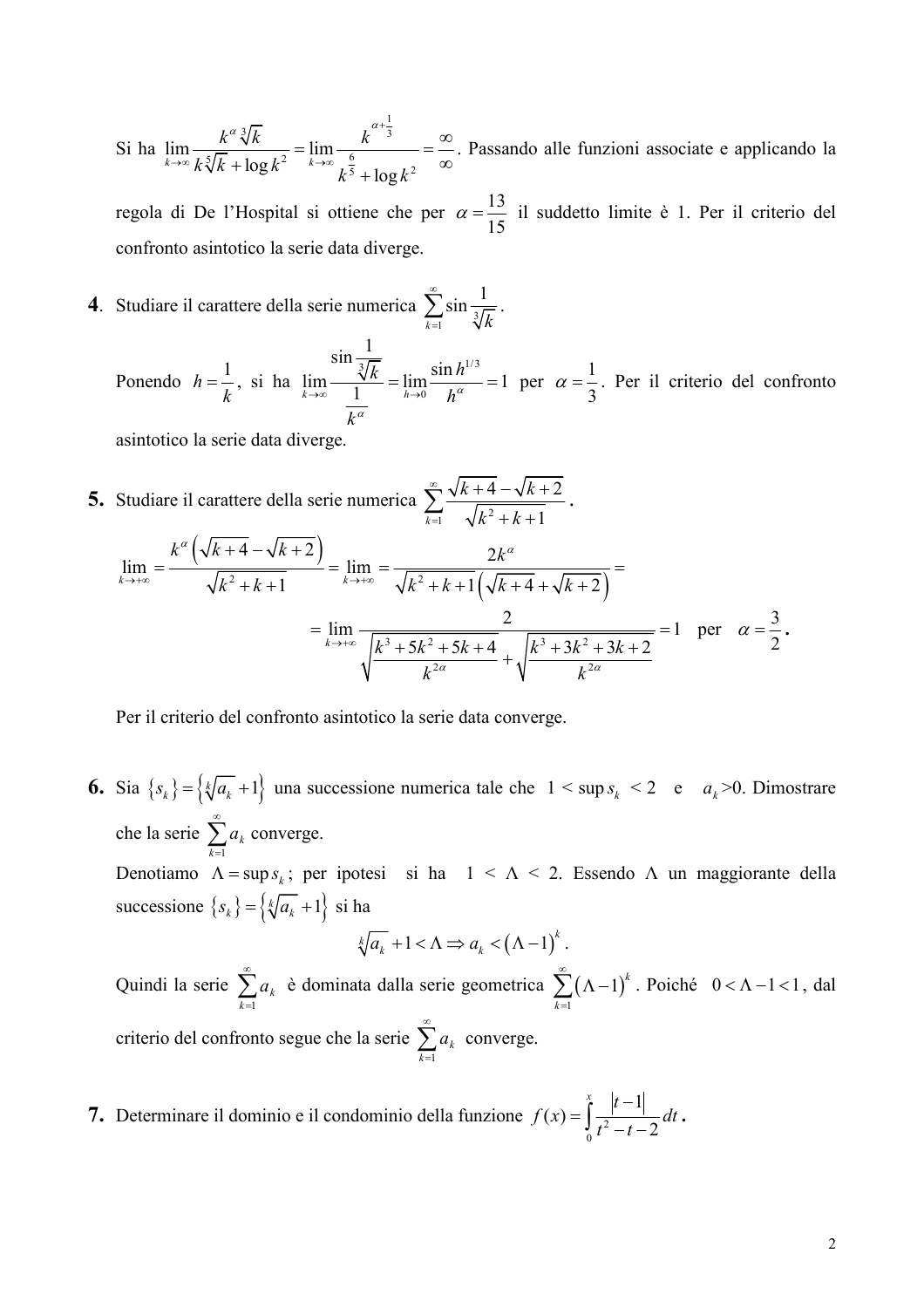La funzione integranda  $\frac{|t-1|}{t^2-t-2}$  è definita e continua nell'insieme  $(-\infty,-1) \cup (-1,2) \cup (2,+\infty)$ . Poiché l'estremo inferiore d'integrazione appartiene all'intervallo  $(-1,2)$ , quest'ultimo sarà il dominio di  $f$ .

Si ha  $f'(x) = \frac{|x-1|}{x^2 - x^2} < 0$   $\forall x \in (-1,2)$ . Quindi, essendo f strettamente decrescente e continua in (-1,2), si ha che il codominio di f è  $\left(\lim_{x\to 2} f(x), \lim_{x\to -1} f(x)\right)$ . Per calcolare gli estremi di tale intervallo occorre determinare l'espressione esplicita di f. Si ha

$$
\frac{|t-1|}{t^2 - t - 2} = \begin{cases} \frac{t-1}{t^2 - t - 2} & \text{se } t \ge 1\\ \frac{1-t}{t^2 - t - 2} & \text{se } t < 1 \end{cases}
$$

quindi

$$
f(x) = \begin{cases} \int_{0}^{1} \frac{1-t}{t^2 - t - 2} dt + \int_{1}^{x} \frac{t-1}{t^2 - t - 2} dt & \text{se } x \in [1, 2) \\ \int_{0}^{x} \frac{1-t}{t^2 - t - 2} dt & \text{se } x \in (-1, 1) \end{cases}
$$

Si ha, mediante la tecnica dei fratti semplici,

$$
\int \frac{1-t}{t^2-t-2} dt = -\frac{1}{3} \int \frac{dt}{t-2} - \frac{2}{3} \int \frac{dt}{t+1} = -\frac{1}{3} \log|t-2| - \frac{2}{3} \log|t+1| + c.
$$

Quindi

$$
f(x) = \begin{cases} \frac{1}{3}\log|x-2| + \frac{2}{3}\log|x+1| + \log 2 & \text{se } x \in [1,2) \\ -\frac{1}{3}\log|x-2| - \frac{2}{3}\log|x+1| + \frac{1}{3}\log 2 & \text{se } x \in (-1,1) \end{cases}
$$

Allora il codominio è  $\left(\lim_{x\to 2} f(x), \lim_{x\to -1} f(x)\right) = (-\infty, +\infty)$ 

**8.** Siano 
$$
f(x) = \int_{-\sqrt{10}-1}^{x} \log(t^2 + 2t - 8) dt
$$
 e  $g(x) = \int_{-\sqrt{10}-2}^{x} \log(t^2 + 2t - 8) dt$ 

1) Determinare il dominio di  $f(x)$  e  $g(x)$ ;

- 2) Stabilire se sono invertibili nei rispettivi domini;
- 3) Giustificare la disuguaglianza  $f(x) < g(x)$  per ogni x appartenente al dominio di f e g.

funzione integranda  $h(t) = \log(t^2 + 2t - 8)$  è definita e continua nell'insieme La  $(-\infty,-4) \cup (2,+\infty)$ . Poiché entrambi gli estremi inferiori di integrazione appartengono all'intervallo  $(-\infty, -4)$ , quest'ultimo sarà il dominio di f e di g.

Si ha  $f'(x) = g'(x) = \log(x^2 + 2x - 8)$ . Studiando il segno di tale funzione si ottiene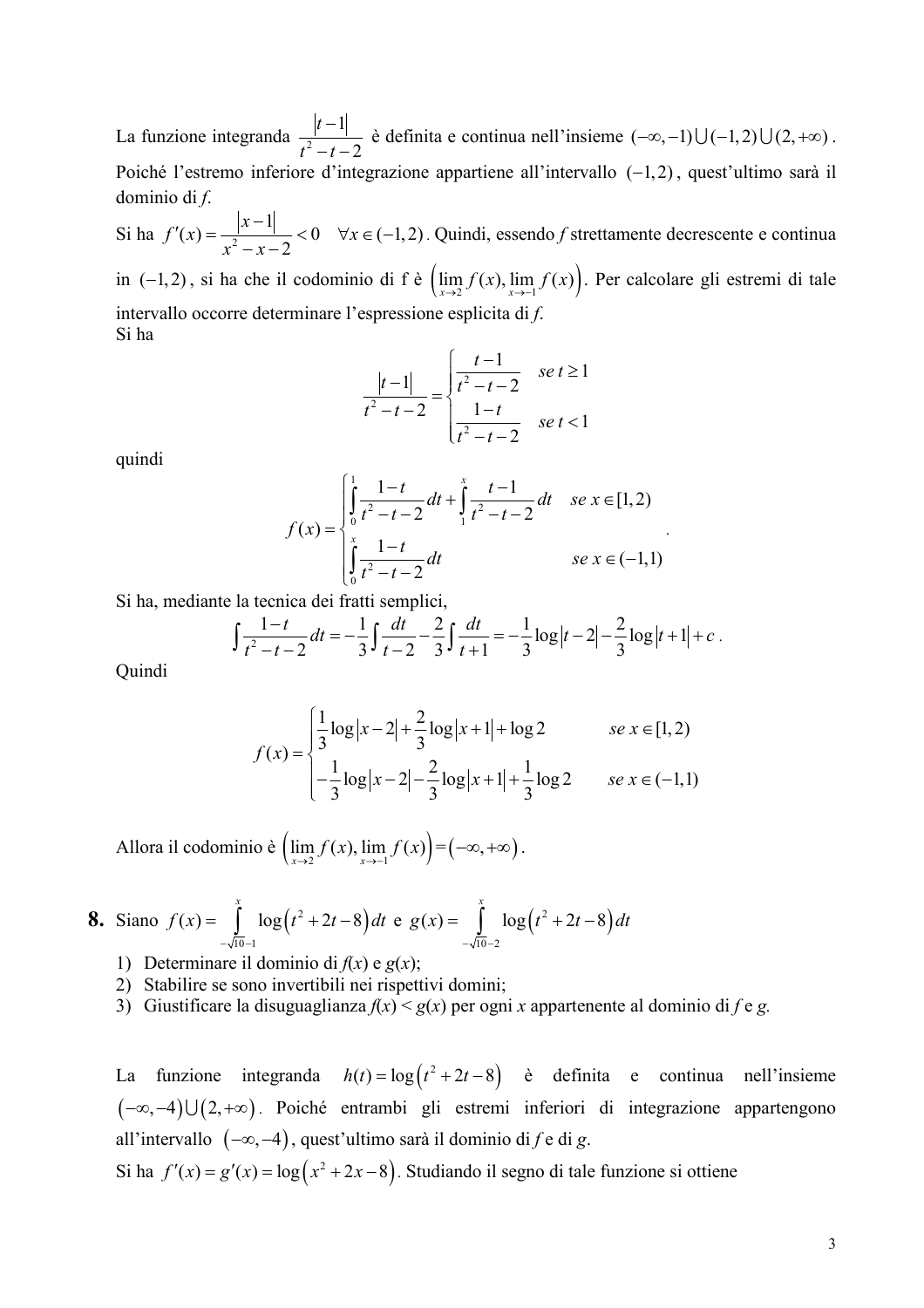$$
f'(x) = g'(x) \begin{cases} > 0 & per & x < -1 - \sqrt{10} \\ = 0 & per & x = -1 - \sqrt{10} \\ < 0 & per & -1 - \sqrt{10} < x < -4 \end{cases}
$$

da cui segue che il punto  $-1-\sqrt{10}$  è un punto di massimo per f e per g. Quindi tali funzioni non sono invertibili nel loro dominio.

Poiché  $f e g$  sono primitive di una stessa funzione nell'intervallo  $(-\infty, -4)$  esse differiscono per una costante; inoltre, essendo  $-1-\sqrt{10}$  un punto di massimo per entrambe e avendo  $f(-\sqrt{10}-1) = g(-\sqrt{10}-2) = 0$  con  $-\sqrt{10}-2 < -\sqrt{10}-1$ , si ha  $f(x) < g(x)$   $\forall x \in (-\infty, -4)$ .

9. Determinare il dominio e l'espressione esplicita della funzione  $f(x) = \int_{1}^{x} \frac{|\log(t+1)|}{t+1} dt$ .

La funzione integranda  $h(t) = \frac{\left|\log(t+1)\right|}{t+1} = \begin{cases} \frac{\log(t+1)}{t+1} & \text{se } t \ge 0 \\ -\frac{\log(t+1)}{t+1} & \text{se } t < 0 \end{cases}$ è definita e continua in

 $(-1, +\infty)$ ; tale intervallo sarà allora il dominio D di f. Calcoliamo l'espressione esplicita di f; si ha

$$
f(x) = \begin{cases} \int_{1}^{x} \frac{\log(t+1)}{t+1} dt & \text{se } x \ge 0\\ -\int_{0}^{x} \frac{\log(t+1)}{t+1} dt + \int_{1}^{0} \frac{\log(t+1)}{t+1} dt & \text{se } -1 < x < 0 \end{cases}
$$
\n
$$
\int \frac{\log(t+1)}{t+1} dt = \frac{\log^{2}(t+1)}{2} + c \quad \text{da cui}
$$
\n
$$
\int \frac{\log^{2}(x+1) - \log^{2}(2)}{2} \quad \text{se } x \ge 0
$$

$$
f(x) = \begin{cases} 2 & \text{se } x \ge 0 \\ -\frac{\log^2(x+1) + \log^2(2)}{2} & \text{se } -1 < x < 0 \end{cases}
$$

10. Sia  $\sum_{k=1}^{\infty} a_k$  una serie a termini di segno positivo convergente e  $\{b_k\}$  una successione limitata superiormente ( $\Lambda = \sup b_k$ ). Dimostrare che la serie  $\sum_{k=1}^{\infty} a_k e^{b_k}$  converge.  $\forall k \in \mathbb{N}$  si ha  $a_k e^{b_k} \le a_k e^{\Lambda}$ . Quindi la serie convergente  $\sum_{k=1}^{\infty} a_k e^{\Lambda} = e^{\Lambda} \sum_{k=1}^{\infty} a_k$  domina la serie  $\sum^{\infty} a_k e^{b_k}$ . Per il criterio del confronto anche quest'ultima converge.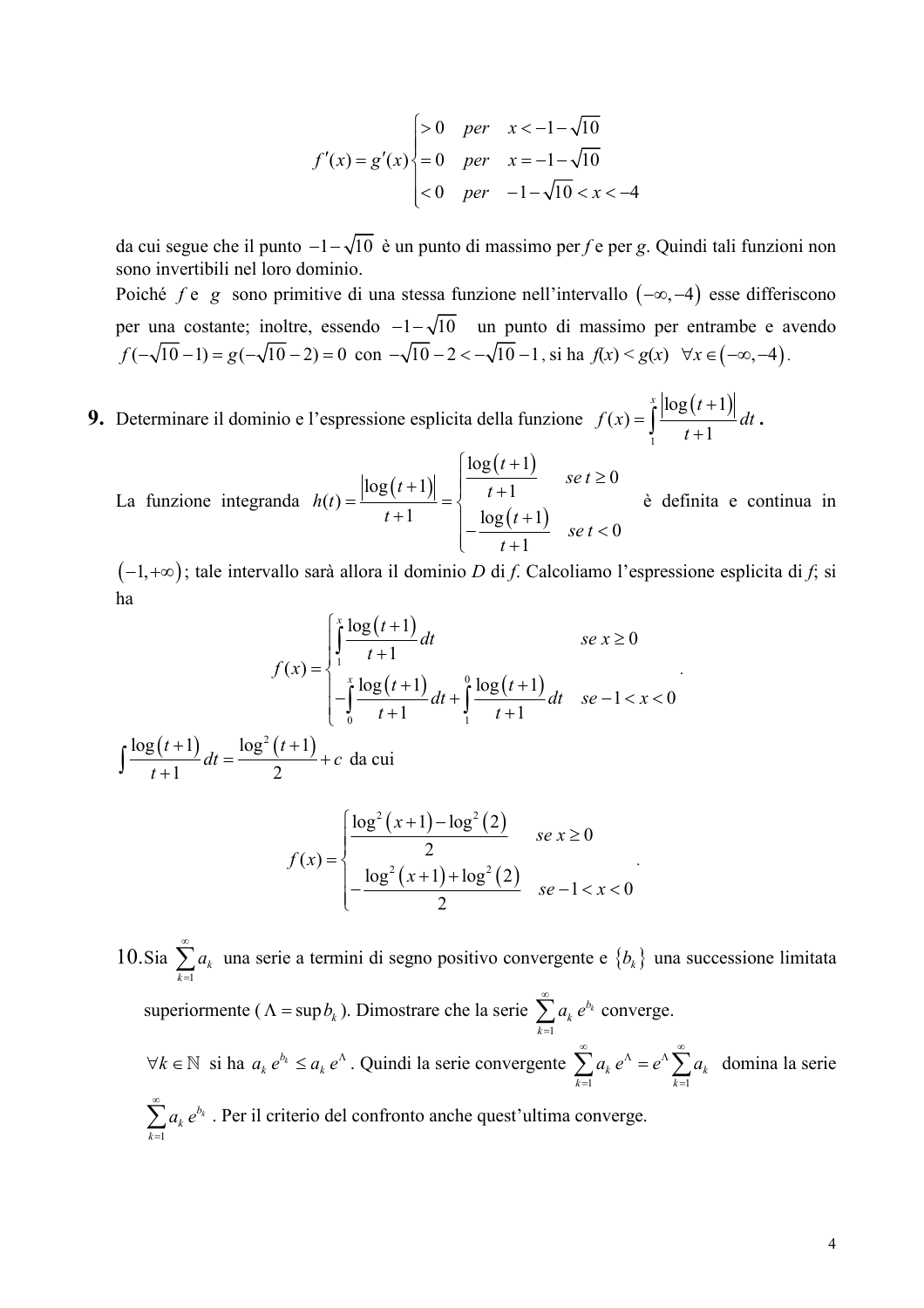11. Studiare il carattere della serie  $\sum_{k=1}^{\infty} \frac{1}{k \sqrt{\log k}}$ 

La funzione associata  $f(x) = \frac{1}{x\sqrt{\log x}}$  è decrescente nell'intervallo  $[2, +\infty)$ , inoltre poiché è facilmente integrabile si utilizza il criterio dell'integrale. Si ha

$$
t_k = \int_2^k \frac{dx}{x\sqrt{\log x}} = \int_2^k (\log x)^{-1/2} \left(\frac{d}{dx} \log x\right) dx = 2\left(\log x\right)^{1/2} \Big]_2^k = 2\sqrt{\log k} - 2\sqrt{\log 2}.
$$

Essendo  $\lim_{k \to +\infty} t_k = +\infty$ , si ha che la serie diverge.

12. Studiare il carattere della serie  $\sum_{k=1}^{\infty} \frac{\log^2 k}{k \sqrt{k}}$ Si ha  $\sum_{k=1}^{\infty} \frac{\log^2 k}{k\sqrt{k}} = \sum_{k=1}^{\infty} \frac{\log^2 k}{k^{\frac{3}{2}}}$ . Si applica il criterio del confronto asintotico.  $\lim_{k \to \infty} \frac{k^{\alpha} \cdot \log^2 k}{k^{3/2}} = \lim_{k \to \infty} \frac{\log^2 k}{k^{3/2 - \alpha}} \text{ con } 0 < \alpha < 3/2.$ 

Poiché si ottiene una forma indeterminata del tipo  $\frac{\infty}{\infty}$ , si considera la funzione associata e si utilizza la regola di De L'Hospital:

$$
\lim_{x \to +\infty} \frac{\log^2 x}{x^{3/2 - \alpha}} = \lim_{x \to +\infty} \frac{2 \log x}{(3/2 - \alpha) x^{3/2 - \alpha}} = \lim_{x \to +\infty} \frac{2}{(3/2 - \alpha)^2 \cdot x^{3/2 - \alpha}} = 0
$$

Scegliendo, in particolare,  $\alpha$  compreso tra 1 e  $3/2$  si ha dal criterio del confronto asintotico che la serie converge.

13. Studiare il carattere della serie  $\sum_{k=2}^{\infty} \frac{1}{k^3 \sqrt{\log^2 k}}$ 

La funzione associata  $f(x) = \frac{1}{x^{\frac{3}{2}} \ln \alpha^2 r}$  è decrescente nell'intervallo  $[2, +\infty)$ , inoltre poiché

è facilmente integrabile si utilizza il criterio dell'integrale. Si ha

$$
t_k = \int_2^k \frac{dx}{x \sqrt[3]{\log^2 x}} = \int_2^k (\log x)^{-2/3} \left(\frac{d}{dx} \log x\right) dx = 3 \left(\log x\right)^{1/3} \Big]_2^k = 3\sqrt[3]{\log k} - 3\sqrt[3]{\log 2}.
$$

Essendo  $\lim_{k \to +\infty} t_k = +\infty$ , si ha che la serie diverge.

14. Studiare il carattere della serie  $\sum_{k=2}^{\infty} \frac{1}{\sqrt{2} \log k}$ 

Si ha  $\sum_{k=2}^{\infty} \frac{1}{\sqrt{2} \log k} = \frac{1}{\sqrt{2}} \sum_{k=2}^{\infty} \frac{1}{\log k}$ . Inoltre, essendo  $\frac{1}{\log k} > \frac{1}{k}$   $\forall k \ge 2$ , la serie data domina

una la serie armonica. Di conseguenza essa diverge.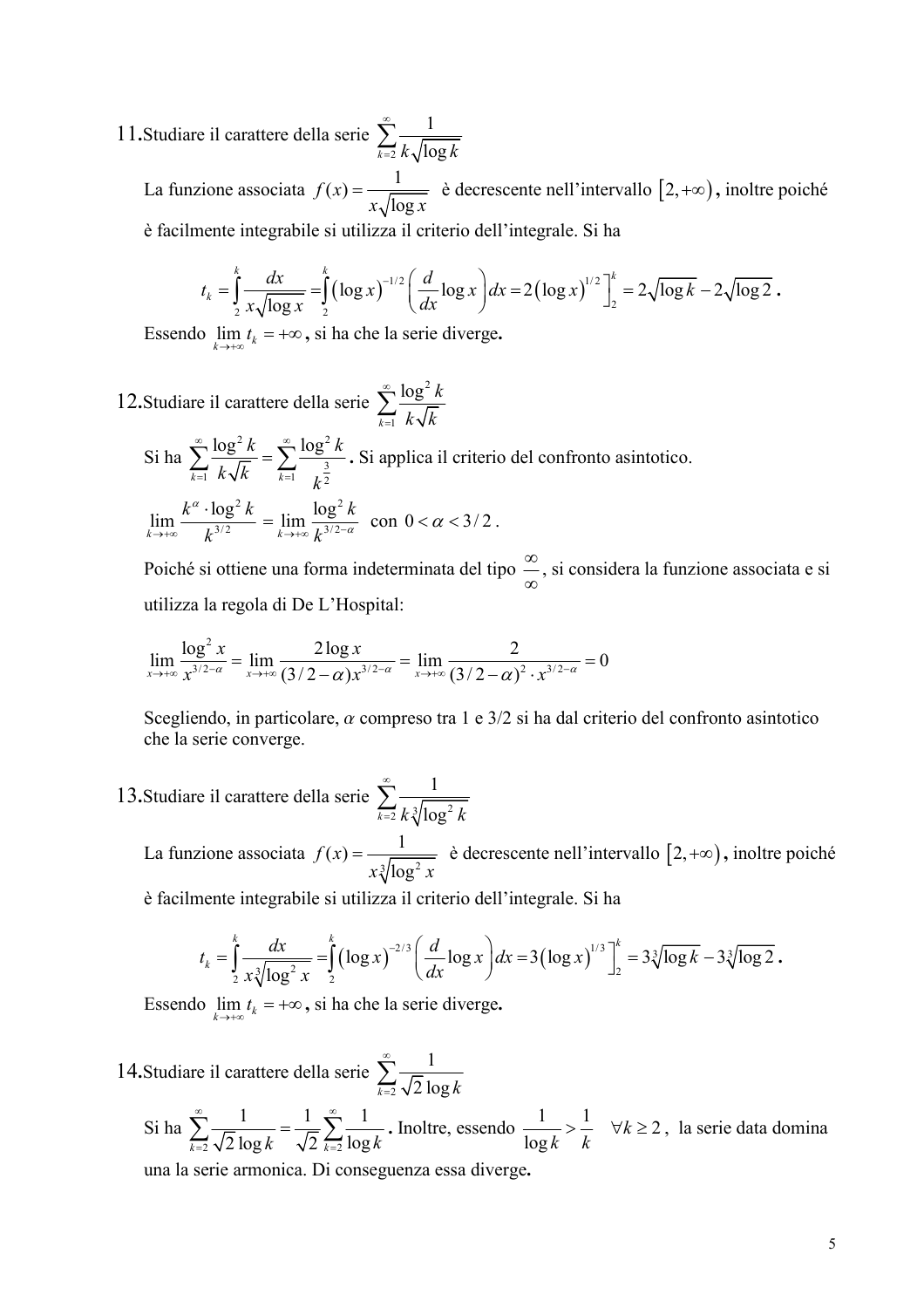15. Studiare il carattere della serie  $\sum_{k=2}^{\infty} \frac{1}{\sqrt[3]{k^2} \log k}$ 

$$
\text{Si ha } \sum_{k=2}^{\infty} \frac{1}{\sqrt[3]{k^2} \log k} = \sum_{k=2}^{\infty} \frac{k^{-2/3}}{\log k}. \text{ Si applied in the direction of the form } \sum_{k=2}^{\infty} \frac{1}{\sqrt[3]{k^2} \log k} \text{ for } k \ge 2/3.
$$

Poiché si ottiene una forma indeterminata del tipo  $\frac{\infty}{\infty}$ , si considera la funzione associata e si utilizza la regola di De L'Hospital:

$$
\lim_{x \to +\infty} \frac{x^{\alpha - 2/3}}{\log x} = \lim_{x \to +\infty} (\alpha - 2/3) x^{\alpha - 2/3} = +\infty
$$

Scegliendo, in particolare,  $\alpha$  compreso tra 2/3 e 1 si ha dal criterio del confronto asintotico che la serie diverge.

- 16. Studiare il carattere della serie  $\sum_{k=1}^{\infty} \frac{\sqrt[3]{k}}{k^{\frac{3}{2}} \sqrt[k]{k} + \log k^2}$ Si ha  $\sum_{k=1}^{\infty} \frac{\sqrt[5]{k}}{k^3/\sqrt[5]{k} + \log k^2} = \sum_{k=1}^{\infty} \frac{k^{1/5}}{k^{4/3} + 2\log k}$ . Si applica il criterio del confronto asintotico.  $\lim_{k\to\infty}\frac{k^{\alpha+1/5}}{k^{4/3}+2\log k}=1 \text{ se } \alpha+\frac{1}{5}=\frac{4}{3}, \text{ cioè se } \alpha=\frac{17}{15}.$  Quindi la serie converge.
- 17. Determinare le radici cubiche del numero complesso  $z = \frac{1+2i}{2+i}$ . Possiamo scrivere  $z = \frac{1+2i}{3+i} \frac{3-i}{3-i} = \frac{1}{2}(1+i)$ . Quindi si ha  $|z| = \sqrt{\frac{1}{2}}$  e Arg  $z = \frac{\pi}{4}$ . Si ottiene  $\sqrt[3]{z} = \sqrt[6]{\frac{1}{2}} \left[ \cos \left( \frac{\pi}{12} + \frac{2}{3} k \pi \right) + i \sin \left( \frac{\pi}{12} + \frac{2}{3} k \pi \right) \right]$   $k = 0, 1, 2$ .  $k = 0 \Rightarrow \left(\sqrt[3]{z}\right)_0 = \sqrt[6]{\frac{1}{2}} \left[\cos\left(\frac{\pi}{12}\right) + i\sin\left(\frac{\pi}{12}\right)\right] = \frac{1}{2\sqrt[6]{2}} \left[\sqrt{2 + \sqrt{3}} + i\sqrt{2 - \sqrt{3}}\right]$  $k = 1 \Longrightarrow \left(\sqrt[3]{z}\right)_1 = \sqrt[6]{\frac{1}{2}} \left[\cos\left(\frac{3\pi}{4}\right) + i\sin\left(\frac{3\pi}{4}\right)\right] = \sqrt[6]{\frac{1}{2}} \left[-\cos\left(\frac{\pi}{4}\right) + i\sin\left(\frac{\pi}{4}\right)\right] = \frac{\sqrt[3]{16}}{4} \left(-1 + i\right)$  $k=2 \Longrightarrow \left(\sqrt[3]{z}\right)_2 = \sqrt[6]{\frac{1}{2}}\left[\cos\left(\frac{17\pi}{12}\right) + i\sin\left(\frac{17\pi}{12}\right)\right] = -\sqrt[6]{\frac{1}{2}}\left[\sin\left(\frac{\pi}{12}\right) + i\cos\left(\frac{\pi}{12}\right)\right] =$  $\frac{-1}{2\sqrt{2}}\left[\sqrt{2-\sqrt{3}}+i\sqrt{2+\sqrt{3}}\right]$ .
- 18. Determinare nel piano di Gauss tutti i numeri complessi z che soddisfano la disuguaglianza  $|z+1| \leq Re(z) + 3$ .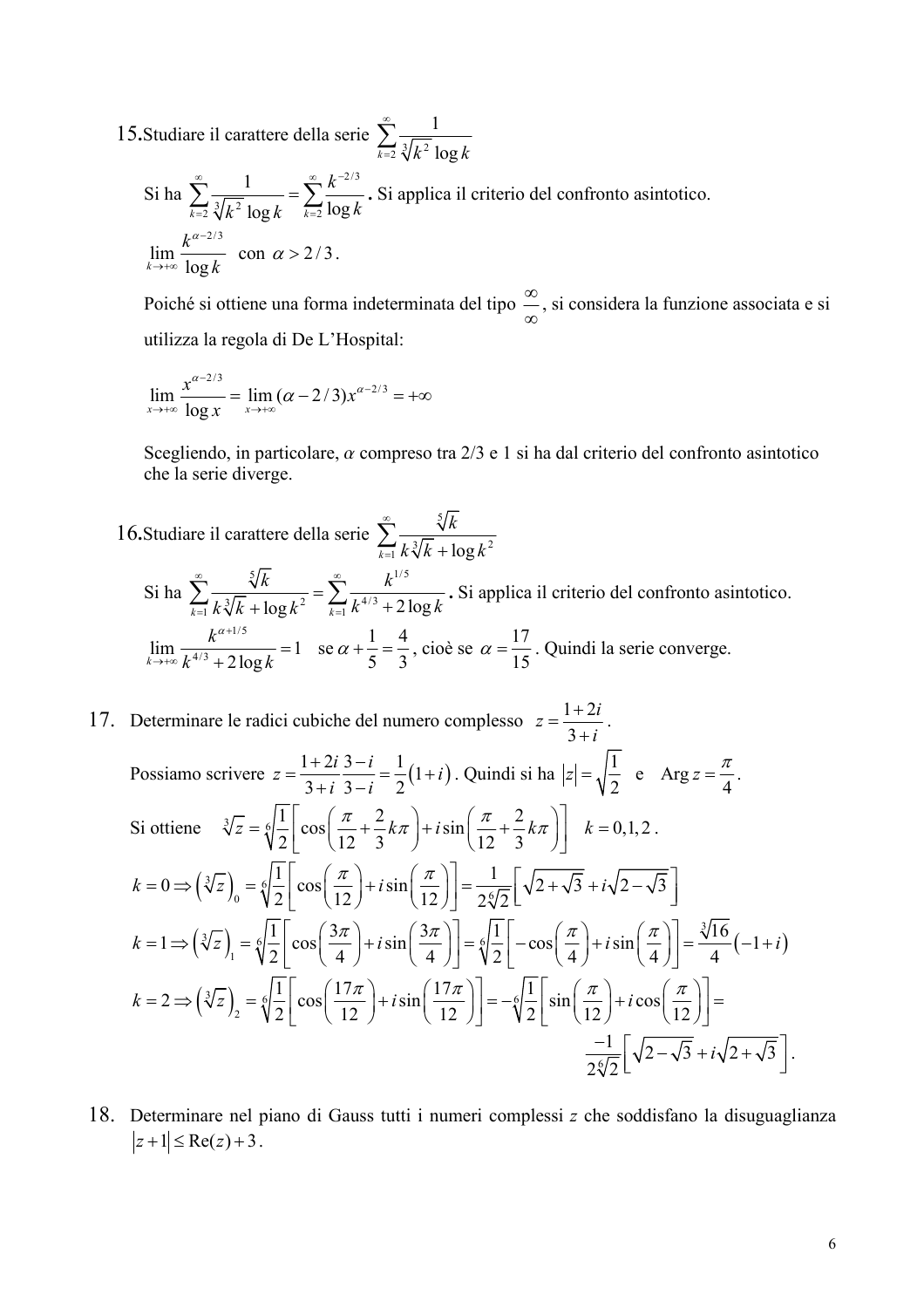Poniamo  $x = \text{Re}(z)$  e  $y = \text{Im}(z)$ . Poiché  $|z+1| = |(x+1) + iy| = \sqrt{x^2 + y^2 + 2x + 1}$ , la disuguaglianza diventa  $\sqrt{x^2 + y^2 + 2x + 1} \le x + 3$ . Essa equivale al sistema

$$
\begin{cases}\nx^2 + y^2 + 2x + 1 \ge 0 \\
x + 3 \ge 0 \\
x \le \frac{y^2}{4} - 2\n\end{cases}
$$

La prima disequazione è soddisfatta per ogni  $x$  ed  $y$  reali, quindi per ogni numero complesso.

La seconda disequazione è soddisfatta per ogni  $x \ge -3$  e per ogni y reale, quindi per ogni numero complesso che giace a destra nel semipiano delimitato dalla retta di equazione  $x = -3$ . La terza disequazione è soddisfatta per ogni punto complesso che giace nella zona del piano di

Gauss esterna alla parabola di equazione  $x = \frac{y^2}{4} - 2$  con asse di simmetria l'asse reale, vertice

nel punto complesso -2 e passante per punti immaginari  $\pm i\sqrt{8}$ .



19. Determinare due numeri complessi distinti  $z \in w$  tale che ciascuno di essi sia il quadrato dell'altro.

Si deve avere  $\begin{cases} z = w^2 \\ -z^2 \end{cases}$ . Elevando al quadrato entrambi i membri della prima equazione e

sostituendo il risultato ottenuto nella seconda equazione si ottiene la relazione  $w = w^4$ . Tale equazione ammette quattro soluzioni nel campo complesso una delle quali è  $w_i = 0$ . In corrispondenza a tale valore si ha, dalla prima equazione del sistema,  $z = 0$ . Tali valori sono da escludere perché si richiede che  $z \neq w$  siano distinti. Le altre tre soluzioni dell'equazione sono le radici cubiche del numero 1 cioè:  $w_2 = 1$ ,  $w_3 = \frac{1}{2} \left(-1 + i\sqrt{3}\right)$  e  $w_4 = \frac{1}{2} \left(-1 - i\sqrt{3}\right)$ .

Per  $w=1$  si ottiene, dalla prima equazione del sistema,  $z=1$ ; quindi anche tali valori sono da escludere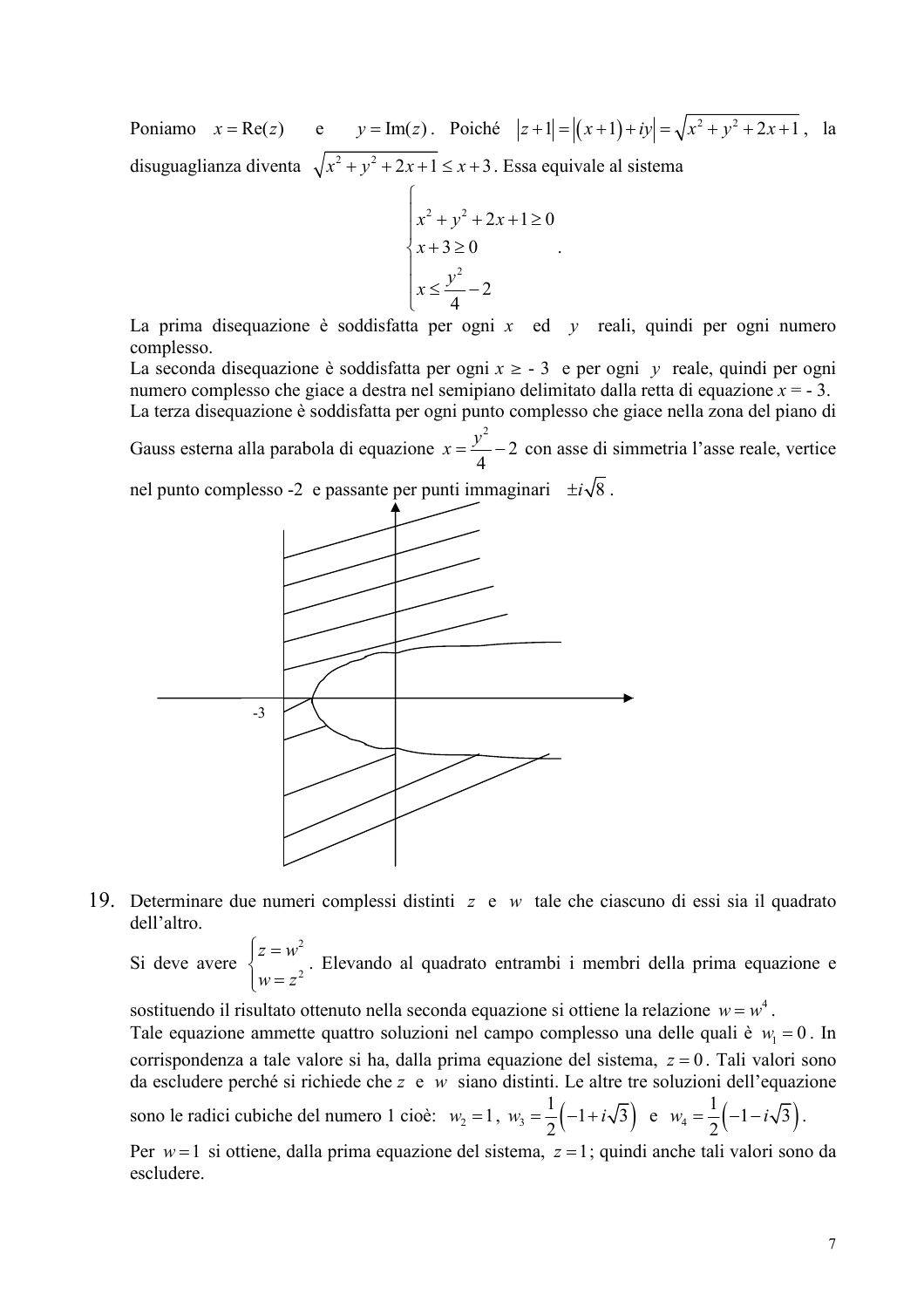Per  $w = \frac{1}{2}(-1 + i\sqrt{3})$  si ottiene, dalla prima equazione del sistema,  $z = \frac{1}{2}(-1 - i\sqrt{3})$ . Mentre per  $w = \frac{1}{2}(-1 - i\sqrt{3})$  si ottiene, dalla prima equazione del sistema,  $z = \frac{1}{2}(-1 + i\sqrt{3})$ . Allora gli unici due numeri complessi che soddisfano alle condizioni poste dall'esercizio sono  $\frac{1}{2}(-1+i\sqrt{3})$  e  $\frac{1}{2}(-1-i\sqrt{3})$ .

- **20**. Studiare il carattere della serie  $\sum_{k=1}^{\infty} \sin\left(k\pi + \frac{1}{\sqrt{k}}\right)$ Si ha  $\sum_{k=1}^{\infty} \sin(k\pi + \frac{1}{\sqrt{k}}) = \sum_{k=1}^{\infty} (-1)^k \sin\left(\frac{1}{\sqrt{k}}\right)$ . Poiché il termine generico della serie è in modulo una successione decrescente a 0, la convergenza segue dal criterio di Leibniz.
- **21.** Integrare la seguente equazione differenziale  $y' = \frac{y}{x} + 2y^2 \cos x$   $x > 0$ .
	- É una eq. di Bernoulli. Posto  $y \neq 0$  e  $v = y^{-1}$  si ha  $v' + \frac{v}{x} = -2\cos x$   $x > 0$ . Quindi  $v = \frac{-2(x \sin x + \cos x) + c}{x}$  e  $y = \frac{x}{-2(x \sin x + \cos x) + c}$ .

22. Calcolare  $\lim_{x\to 0} \frac{\cos 9x - \cos 3x}{\cos 7x - \cos 5x}$ Usando le formule di Prostaferesi si ottiene

$$
\lim_{x \to 0} \frac{\cos 9x - \cos 3x}{\cos 7x - \cos 5x} = \lim_{x \to 0} \frac{\sin 3x}{\sin x} = 3 \lim_{x \to 0} \frac{\frac{\sin 3x}{3x}}{\frac{\sin x}{x}} = 3
$$

**23.** Stabilire per quali valori di x la serie $\sum_{n=1}^{\infty} \sin\left(k^{\frac{1-x}{x+1}}\right)$  converge.

Per la condizione necessaria di convergenza deve essere  $\lim_{k \to \infty} \sin\left(k^{\frac{1-x}{x+1}}\right) = 0$ . Questo si ha solo

se 
$$
\frac{1-x}{x+1} < 0
$$
cioè  $x < -1$  e  $x > 1$ . Applico il criterio del confronto asintotico.  
\n
$$
\sin\left(\frac{1}{k^{\frac{x-1}{x+1}}}\right)
$$
\n
$$
\lim_{k \to +\infty} \frac{1}{\frac{1}{k^{\alpha}}}
$$
\ne scelgo il parametro  $\alpha$  affinché tale limite esiste finito (sia uguale a 1).

Affinché ciò accada basta prendere  $\alpha = \frac{x-1}{x+1}$ . Allora si ha la convergenza se  $\frac{x-1}{x+1} > 1$  e se  $x < -1$  e  $x > 1$  Segue che la serie converge per  $x > 1$ .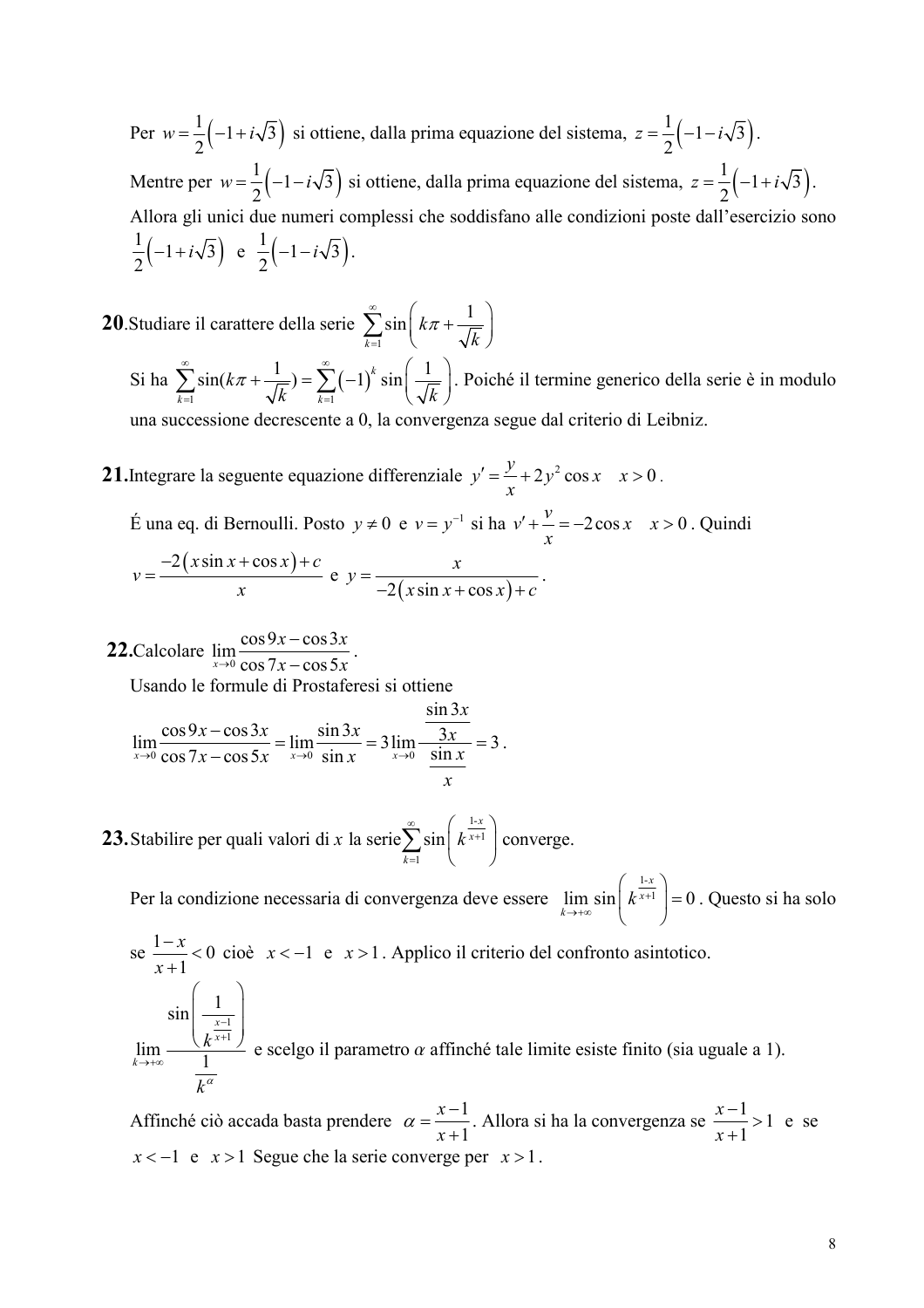**24.**Stabilire se la serie  $\sum_{k=1}^{\infty} \frac{1}{\sin \sqrt{k^3}}$  converge.

La serie non può convergere perché non soddisfa la condizione necessaria di convergenza  $\lim_{k\to\infty}\frac{1}{\sin\sqrt{k^3}}\neq 0.$ 

**25.** Calcolare il seguente integrale indefinito  $\int \frac{\sqrt[3]{x+1}}{x+2} dx$ .<br>Si pone  $x = t^3 - 1$ ,  $dx = 3t^2 dt$ . Allora

$$
\int \frac{\sqrt[3]{x+1}}{x+2} dx = \int \frac{t}{t^3+1} 3t^2 dt = \int \frac{3t^3}{t^3+1} dt = \int 3dt - 3\int \frac{1}{t^3+1} dt = 3t - 3\int \frac{1}{t^3+1} dt;
$$
  
\n
$$
\frac{1}{t^3+1} = \frac{1}{(t+1)(t^2-t+1)} = \frac{A}{t+1} + \frac{Bt+C}{t^2-t+1} = \frac{At^2 - At + A + Bt^2 + Bt + Ct + C}{(t+1)(t^2-t+1)},
$$
  
\n
$$
A = \frac{1}{3}
$$
  
\n
$$
\begin{cases}\nA+B=0 & A=B+C=0 \Rightarrow B=-\frac{1}{3} \\
A+C=1 & C=\frac{2}{3}\n\end{cases}
$$

$$
\int \frac{dt}{t^3 + 1} = \frac{1}{3} \int \frac{dt}{t + 1} + \frac{1}{3} \int \frac{2 - t}{t^2 - t + 1} dt = \frac{1}{3} \ln|1 + t| + \frac{1}{3} \int \frac{2}{t^2 - t + 1} dt - \frac{1}{6} \int \frac{2t - 1 + 1}{t^2 - t + 1} dt =
$$
  
\n
$$
\frac{1}{3} \ln|1 + t| + \frac{4 - 1}{6} \int \frac{1}{t^2 - t + 1} dt - \frac{1}{6} \int \frac{2t - 1}{t^2 - t + 1} dt =
$$
  
\n
$$
\frac{1}{3} \ln|1 + t| - \frac{1}{6} \ln(t^2 - t + 1) + \frac{1}{2} \int \frac{1}{\left(t - \frac{1}{2}\right)^2 + \frac{1}{2}} dt =
$$
  
\n
$$
\frac{1}{3} \ln|1 + t| - \frac{1}{6} \ln(t^2 - t + 1) + \int \frac{1}{\left(\frac{2t - 1}{\sqrt{2}}\right)^2 + 1} dt =
$$
  
\n
$$
\frac{1}{3} \ln|1 + t| - \frac{1}{6} \ln(t^2 - t + 1) + \frac{\sqrt{2}}{2} \arctg\left(\frac{2t - 1}{\sqrt{2}}\right) + c
$$

Dove  $t = \sqrt[3]{x+1}$ 

**26.** Calcolare il seguente integrale indefinito  $\int \frac{dx}{x\sqrt{1-x^2}}$   $(x > 0)$ .

$$
\int \frac{dx}{x\sqrt{1-x^2}} = \int \frac{dx}{x^2\sqrt{\left(\frac{1}{x}\right)^2 - 1}} \left(\frac{1}{x}\right)^2 dx
$$